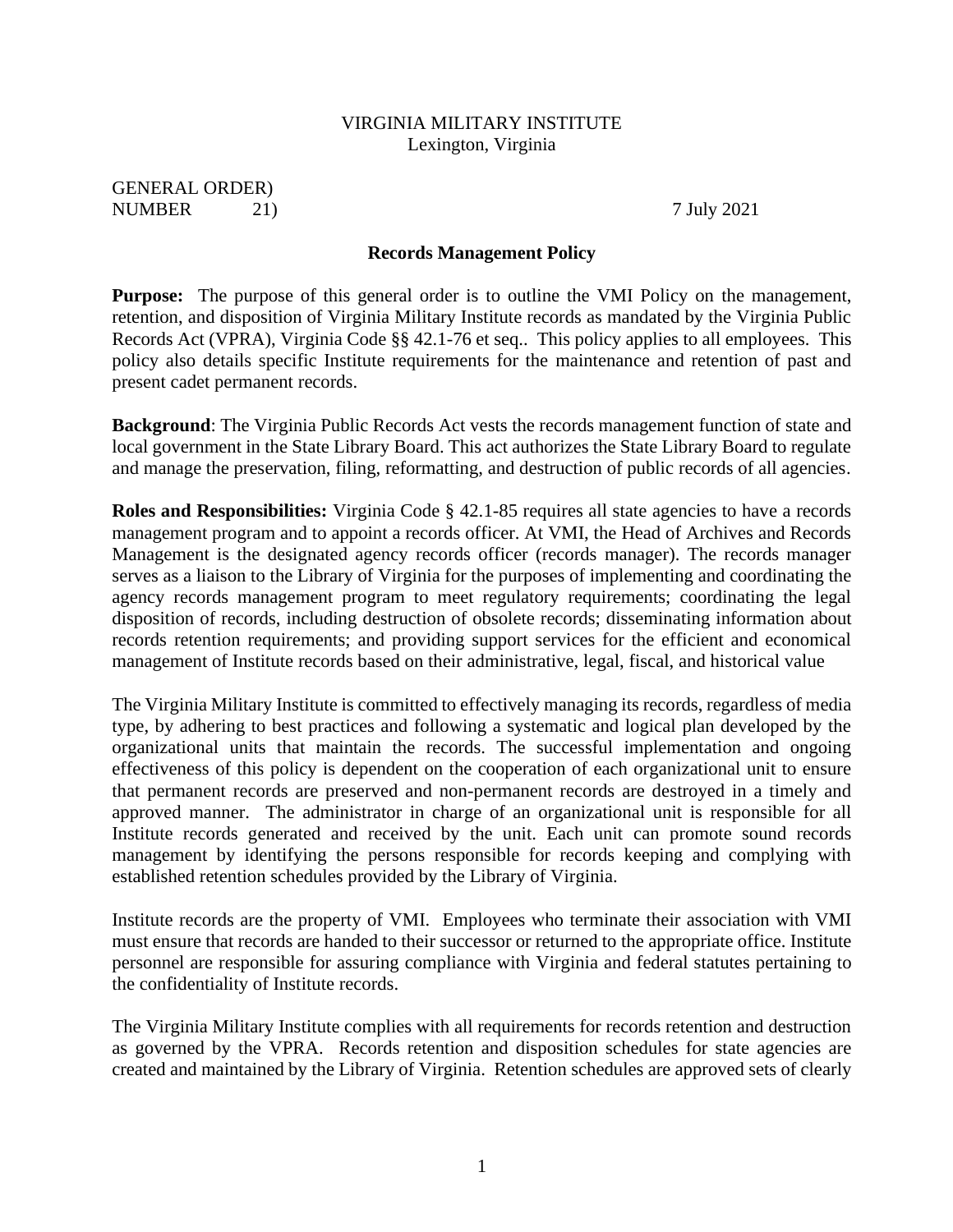### GENERAL ORDER NUMBER 21, 7 July 2021, Page Two

identified, related records series that dictate the length of time a series must be kept and its required disposition. The retention schedules govern retention of electronic records in the same manner as paper records. Content, not format, determines records retention.

All VMI records must be managed in accordance with the most current Library of Virginia-approved records retention and disposition schedules. Links to current retention schedules, destruction procedures, and other detailed records management guidance for employees are found on VMI's official website at:

[http://www.vmi.edu/Archives/Records/Records\\_Management/Records\\_Management/.](http://www.vmi.edu/Archives/Records/Records_Management/Records_Management/)

Additional useful information about Records Management in Virginia is located on the Library of Virginia Records Management website at [http://www.lva.virginia.gov/agencies/records/.](http://www.lva.virginia.gov/agencies/records/)

This policy is subject to periodic review and update by the VMI administration, and has been adopted to assure the following standards are met:

- Complies with Virginia and federal law;
- Optimizes the use of space;
- Minimizes the cost of record retention;
- **•** Preserves Institute records of historical significance and enduring administrative value; and
- **•** Defines the criteria for destruction of outdated, redundant, and useless records.

### TABLE OF CONTENTS

#### **Appendix I CADET PERMANENT RECORD GUIDELINES**

- I. Record Custodian(s) Cadet Permanent Records
- II. Family Educational Rights and Privacy Act (FERPA)
- III. Records Retention Guidelines
- IV. Definition of the Official Cadet Permanent Record
- V. Historical Records
- VI. Owner of Cadet Permanent Record / Right to Inspect Guidelines
- VII. Policy on Dispute of Permanent Record
- VIII. Policy on Permanent Record Access for Deceased Cadets
- IX. Cadet Permanent Record Items Maintained after the Designated Retention Period
- X. Exception to Record Retention Policy of Minimum Retention
- XI. Policy Notification and Destruction Schedule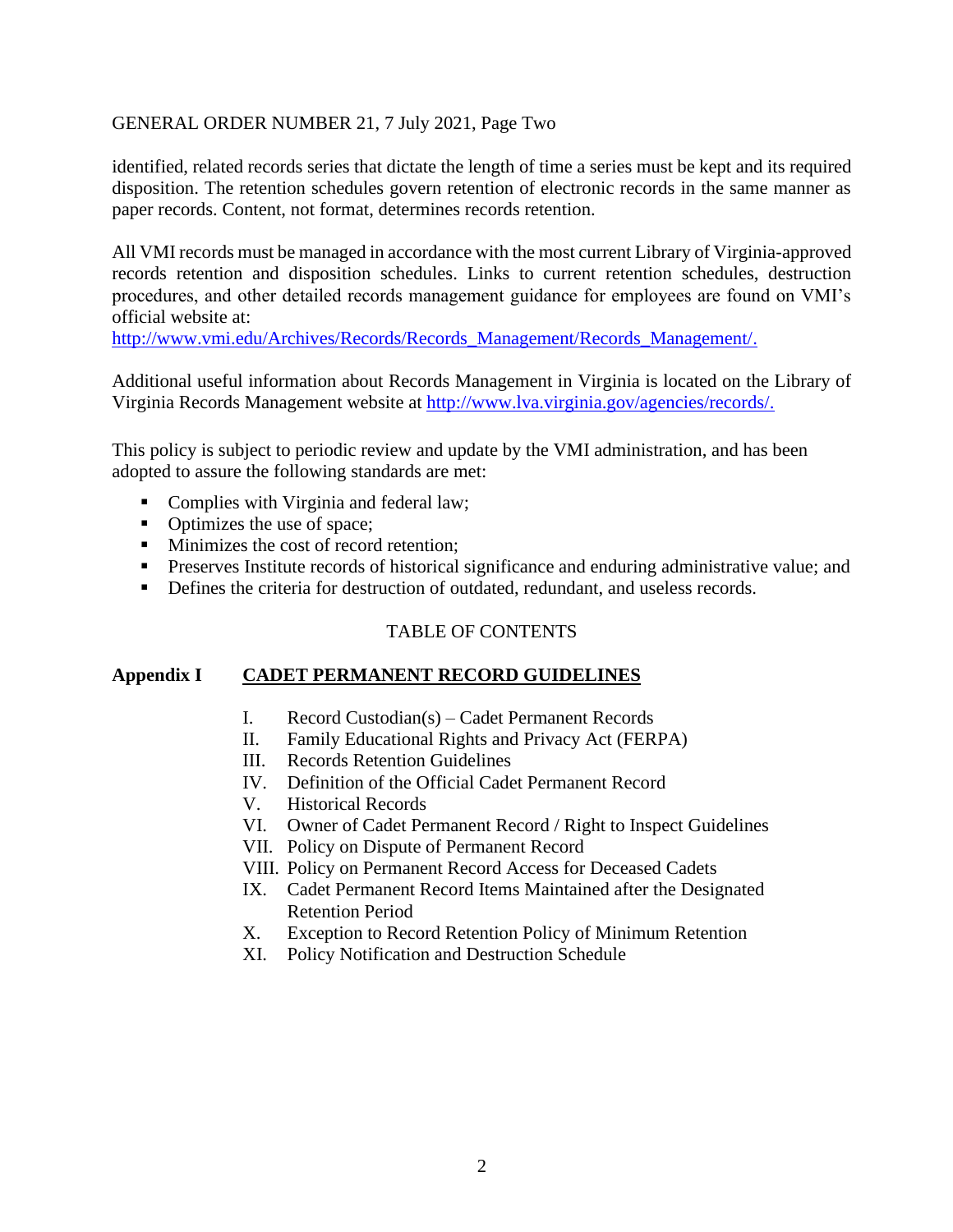### GENERAL ORDER NUMBER 21, 7 July 2021, Page Three

# **Appendix II OTHER RECORDS – POLICIES PERTAINING TO OFFICIAL RECORDS NOT CONSIDERED PART OF THE PERMANENT CADET FILE**

- I. Honor Court Records
- II. Law Enforcement Records
- III. Medical Records
- IV. All Other Records

#### FOR THE SUPERINTENDENT:

Jeffrey Boobar Colonel, Virginia Militia Interim Chief of Staff

DIST: E, Cadets OPR: Registrar, Head of Archives and Records Management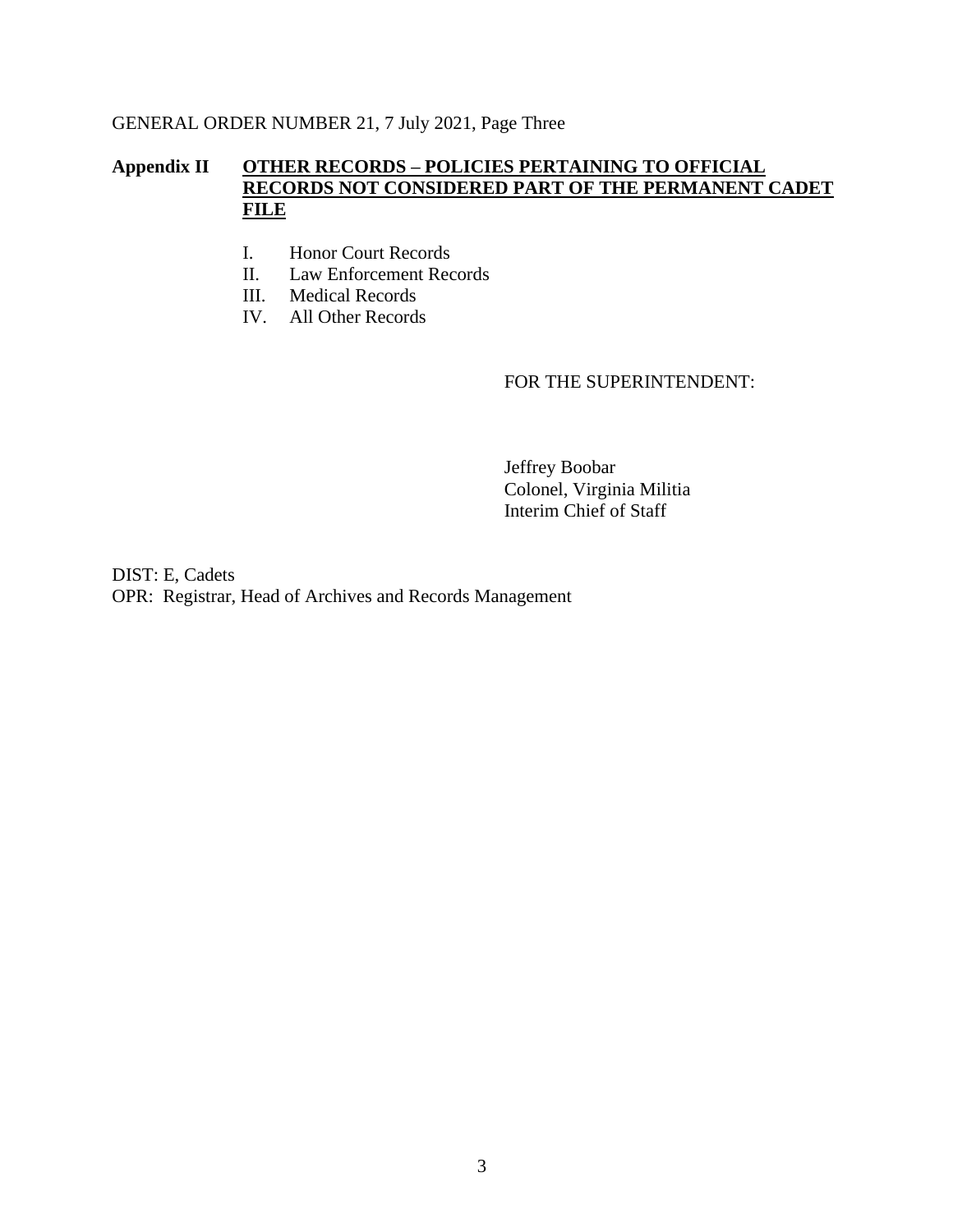### **APPENDIX I**

# **I. RECORD CUSTODIAN(S) – CADET PERMANENT RECORD:**

COL Janet M. Battaglia – Registrar

MAJ Jeff S. Kozak – Head, Archives and Records Management

# **II. FAMILY EDUCATIONAL RIGHTS AND PRIVACY ACT (FERPA):**

Virginia Military Institute complies with the provision of federal laws governing the privacy and disclosure of cadet information in accordance with the Family Educational Rights and Privacy Act of 1974 (FERPA). FERPA provides all cadets a number of rights concerning education records at VMI. The current VMI policy pertaining to FERPA may be found at: [http://www.vmi.edu/FERPA.](http://www.vmi.edu/FERPA)

# **III. RECORDS RETENTION GUIDELINES:**

The Virginia Military Institute complies with all required guidelines of records retention and destruction as governed by the Virginia [Public Records Act,](http://www.lva.lib.va.us/whatwedo/records/vpra.htm) Virginia Code §§ 42.1-76 et seq. Additional information regarding this item may be found at: [http:/www.lva.virginia.gov/agencies/records/](http://www.lva.virginia.gov/agencies/records/)

For a complete schedule of the Commonwealth of Virginia retention requirements, please visit VMI's official website at: [http://www.vmi.edu/Archives/Records/Records\\_Management/Records\\_Management/](http://www.vmi.edu/Archives/Records/Records_Management/Records_Management/)

# **IV. DEFINITION OF THE OFFICIAL CADET PERMANENT RECORD:**

The official cadet permanent record consists of all official academic, athletic, and disciplinary documentation maintained by the Institute in relation to the cadet's official attendance. These records reflect documentation from admission through departure/alumni status as follows:

- $\checkmark$  Admissions: Application, Transcripts, and Official Documentation
- $\checkmark$  Documentation and official forms pertaining to the historical attendance of a cadet at the Virginia Military Institute. This documentation includes: grades, transcripts, transfer credit approvals/documentation, change of major, ROTC affiliation, academic/athletic honors, academic deficiencies, disciplinary documentation, media/legacy information, registration/enrollment documentation, appeals, awards
- $\checkmark$  Required Statements and Documentation of Attendance
- $\checkmark$  Media/Legacy/Photograph Information
- $\checkmark$  Graduation Information

The cadet permanent record is considered to be the official permanent record of a cadet's period of attendance at the Institute as required by law. This list is not intended to be all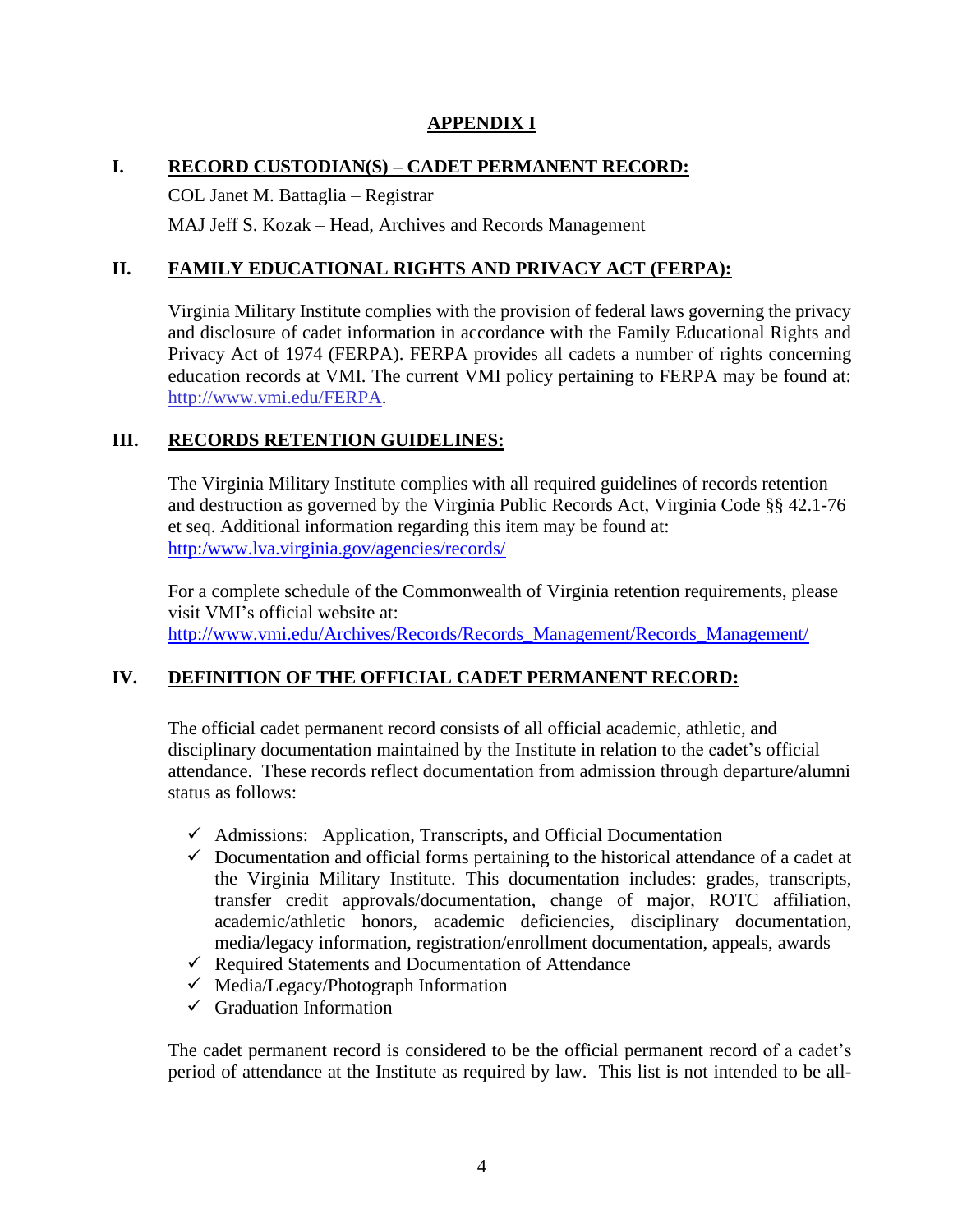inclusive. Any record that does not fall into the categories outlined above will be maintained in accordance with the guidelines as specified by Virginia and federal law.

Additional records are maintained by Institute officials; however, these records are *not* considered part of the official cadet permanent record. These records are identified as follows:

- Academic Support Records (Advising Notes, Miller Academic Center, Academic Department Files, Writing Center, Math Educational Resource Center, etc.)
- Athletic Records
- Career Services/Placement
- Commandant's Office Records
- Comptroller/Budget/Student Account Records
- Counseling Records
- Disability Services Records
- Financial Aid Records
- Records kept by the Cadet Honor Court (See Appendix II)
- Records kept by the Cadet Equity Association, the Officer of the Guard Association, and the Rat Disciplinary Committee
- Human Resources Grievance Records
- Human Resources Records
- Medical Records
- Non-Matriculant Files
- VMI Police Files/Law Enforcement Records (See Appendix II)
- Inspector General/Title IX Investigative Records
- Personal records maintained in the course of a cadet's attendance at the Institute e.g.*,* Committee Records, personal records pertaining to discipline, etc. (often referred to as "convenience" records). (See Appendix II)

All records identified above are maintained individually within each respective department. These lists are not intended to be all-inclusive. Any record that does not fall into the categories outlined above will be maintained in accordance with the guidelines as specified by Virginia and federal law.

Records are maintained for the *minimum* period designated in accordance with the Commonwealth of Virginia guidelines. The Commonwealth of Virginia Records Retention Schedule may be found at:

[http://www.lva.virginia.gov/agencies/records/sched\\_state/index.htm.](http://www.lva.virginia.gov/agencies/records/sched_state/index.htm)

### **V. HISTORICAL RECORDS:**

VMI is committed to preserving its records of enduring historical significance, and recognizes that the historical cadet permanent records housed in the VMI Archives comprise an important research collection for genealogists and historians. The cadet permanent record is defined as historical if the individual referenced in the record is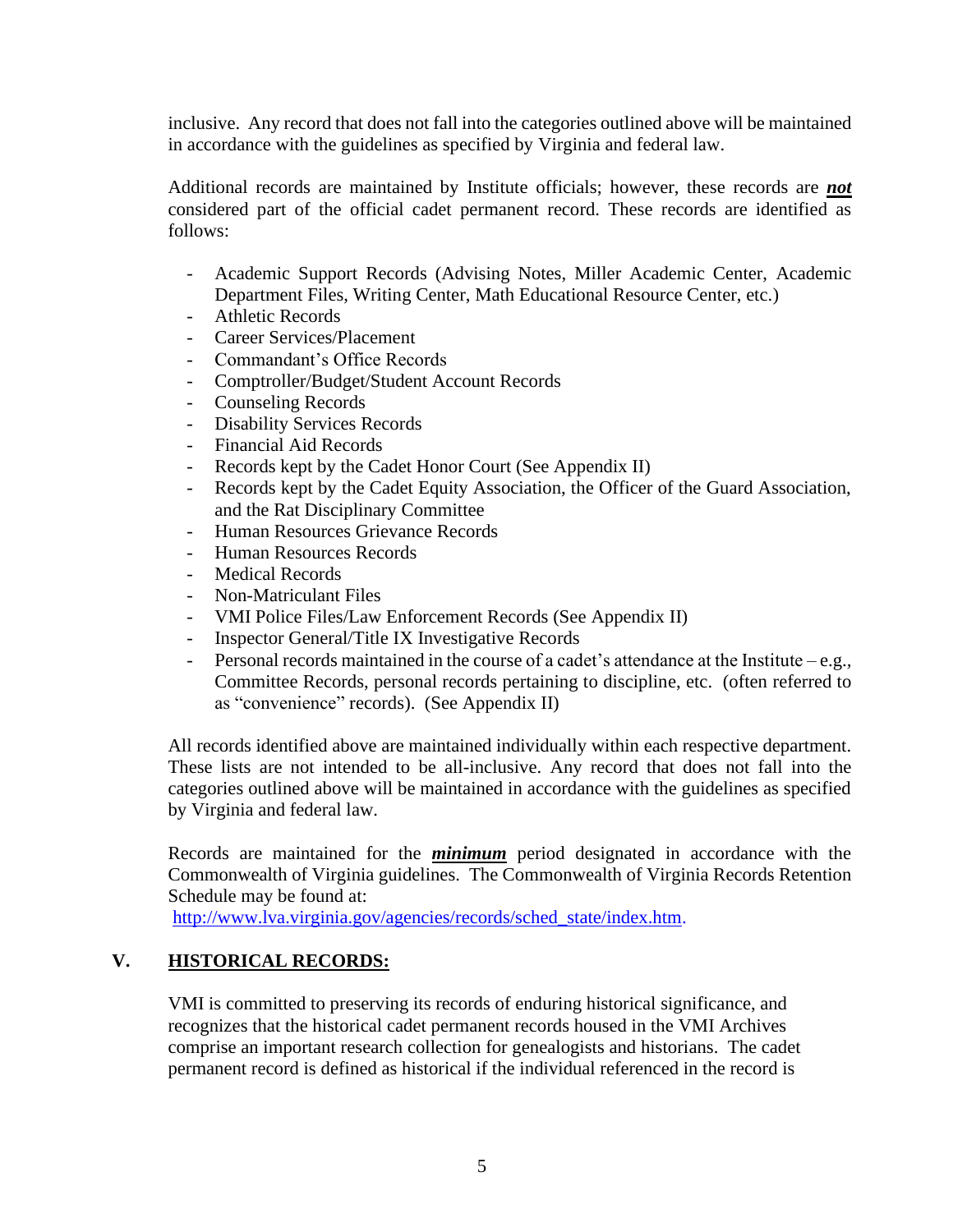deceased **and** 80 or more years have passed since attendance at the Institute. Information from these historical records can be released upon request to the VMI Archives.

Archival records of deceased alumni which do not meet the 80-year benchmark for historical designation may be released at the discretion of the Head of Archives and Records Management, with due consideration given to the privacy of living family members and other institutional interests.

Archival records of living alumni are covered by FERPA and other privacy laws, and are closed to research, regardless of the age of the record. The individual alumnus/alumna may have access to his/her own record in accordance with FERPA. Release to a third party requires the written authorization of the alumnus/alumna.

# **VI. OWNER OF CADET PERMANENT RECORD / RIGHT TO INSPECT GUIDELINES:**

The official cadet permanent record is owned by the Virginia Military Institute on behalf of the cadet; however, the cadet has a right to inspect his/her official cadet permanent record at any time (as permitted by Virginia and federal law – some restrictions apply). This request must be made in writing by the cadet to the custodian of the records, at which time the Institute has up to 45 days to comply with a cadet's request to inspect.

### **VII. POLICY ON DISPUTE OF PERMANENT RECORD:**

Cadets have the right to inspect and review their own cadet permanent record upon written request as noted above. If a cadet feels the record contains information that is inaccurate, misleading, or in violation of the cadet's rights of privacy, the cadet has the right to ask for an amendment to the record. The following procedure applies for resolution of a disputed record:

- ➢ The dispute of a record should be made in writing to the Custodian of Records within 3 months after the date in which the disputed item was made known to the cadet.
- ➢ The dispute must be in writing to the Custodian of Records outlining what information is felt to be inaccurate, misleading, or in violation of the cadet's rights of privacy, any steps taken to resolve the issue, and desired outcome of the item. At the cadet's request, he/she may request a hearing before the VMI administration to challenge the content of the cadet's record on the grounds that the information contained in the record is inaccurate, misleading, or in violation of the privacy rights of the cadet. The hearing may be requested at the time of filing the written dispute or after notification that the cadet's record will not be amended as requested. Hearings will be conducted in accordance with the FERPA Regulations, 34 C.F.R. Part 99.
- $\triangleright$  The Institute will respond in writing to the contested item within 45 days of receipt of the dispute notification.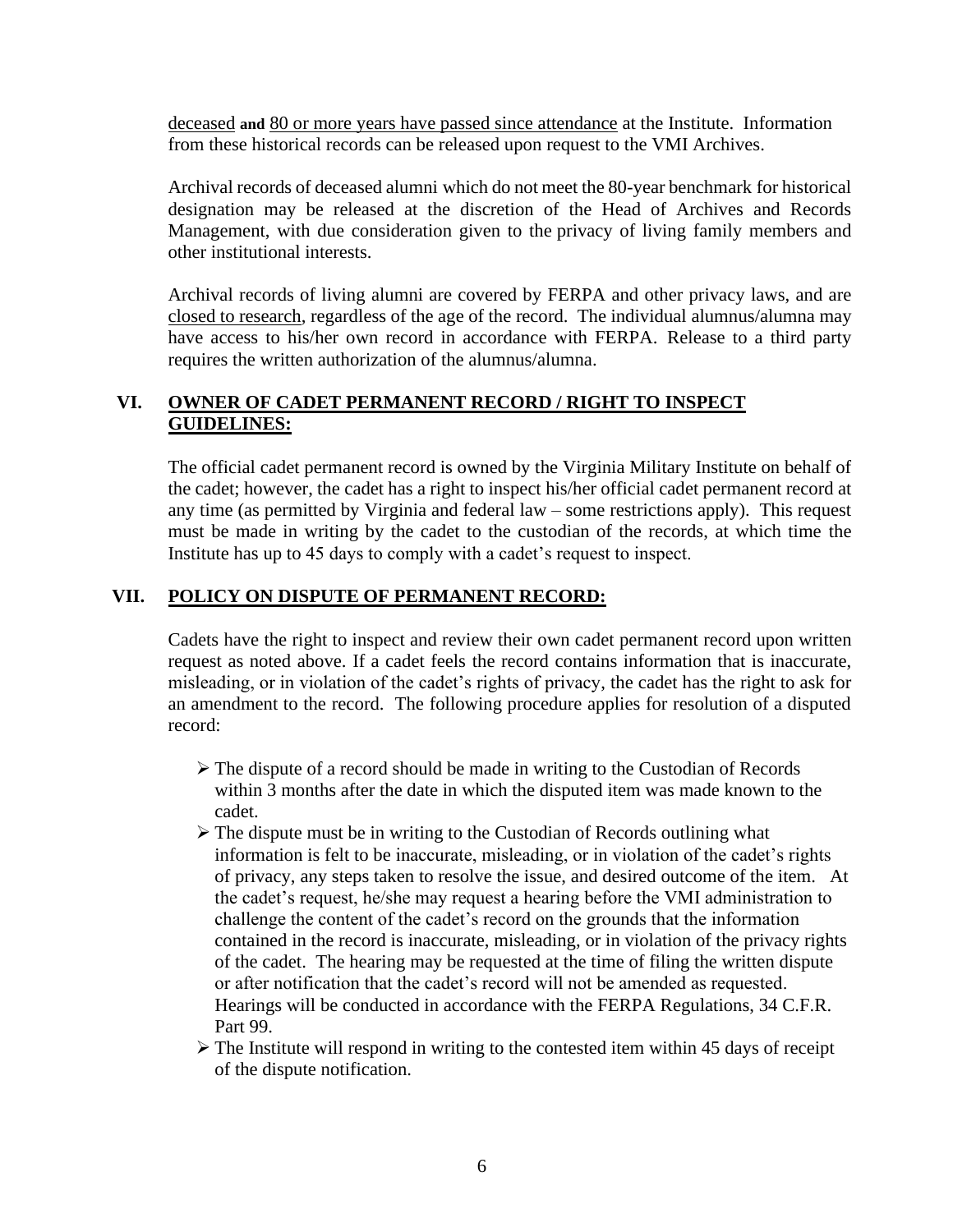- $\triangleright$  After a decision is made on the item in question, written notification will be forwarded to the cadet outlining the decision and the right to a hearing if one has not already been conducted.
- ➢ If the information is found to be inaccurate, misleading, or in violation of the privacy rights of the cadet, it will be corrected and the correction verified with the cadet in writing.

If the information is not found to be inaccurate, in error, misleading, or in violation of the privacy rights of the cadet, and no amendment is warranted, the cadet has right to place a statement in his/her record commenting on the contested information in the record, or stating why he/she disagrees with the Institute's decision, or both. This statement is then maintained as part of the cadet's permanent record and must be disclosed as part of that record for as long as that particular record is maintained.

# **VIII. POLICY ON PERMANENT RECORD ACCESS FOR DECEASED CADETS:**

The Virginia Military Institute respects the sensitive nature of the education records of all former cadets, and the cadet's immediate family's right to privacy. In the event of an untimely death of a past member of the Corps of Cadets, VMI will release the cadet permanent record and other records pertaining to a former cadet only to the documented next of kin or executor of the deceased cadet's estate. This information will be released only upon written request, provided that the documentation of death and relationship to the cadet is provided at the time of request.

**EXCEPTION -- RECORDS OF PUBLIC INTEREST** - In circumstances of intense public interest, information contained in records falling under this policy may be released to news media organizations if in the professional judgment of the Chief of Staff such release is appropriate in light of standard practice in the field of higher education, would be of benefit to VMI, and would not infringe upon the rights or privacy of cadets or former cadets.

### **IX. CADET PERMANENT RECORD ITEMS MAINTAINED AFTER THE DESIGNATED RETENTION PERIOD:**

The following items contained in the cadet permanent record have been deemed by the Institute to have historical significance, and will be maintained indefinitely in the Cadet Permanent File:

- ➢ VMI Transcript & Official Transcripts/Educational Documents from other Institutions
- ➢ Matriculation Statement
- ➢ Historical summary of official VMI notations relative to a cadet's attendance (e.g., Dean's List, Honors received, Athletic recognition, cadet rank)
- ➢ Substantive biographical and genealogical information, to include relevant published material and photographs.
- ➢ Admissions Application and Demographics
- ➢ Documents pertaining to disciplinary and honor dismissals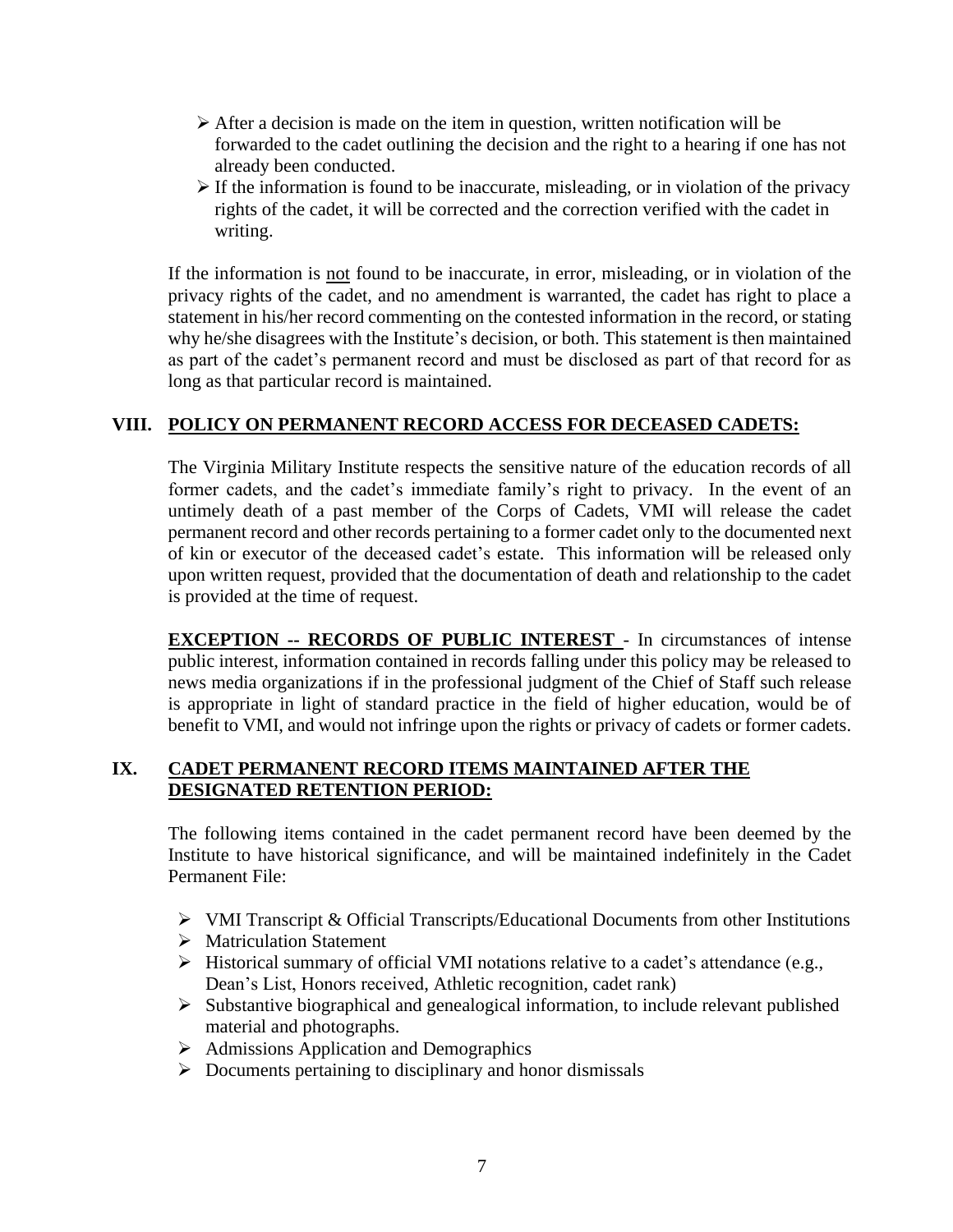All other items will be destroyed in accordance with the Library of Virginia retention schedules, with all non-essential items destroyed no later than five years after a cadet's expected date of graduation or departure from the Institute (whichever is later).

### **X. EXCEPTION TO RECORD RETENTION POLICY OF MINIMUM RETENTION:**

A record may not be destroyed if any litigation, claim, negotiation, audit, open records request under the Virginia Freedom of Information Act, administrative review, or other action involving the record is initiated before the expiration of a retention period for the record set by the Commonwealth of Virginia or in the approved records retention schedule of the Institute until the completion of the action and the resolution of all issues that arise from it, or until the expiration of the retention period, whichever is later.

**XI.** The Virginia Military Institute complies with all required guidelines of records retention and destruction as governed by the Virginia Public Records Act (VPRA), Virginia Code §§ 42.1- 76, et seq. For more information on the Institute's Records Retention Policy see [http://www.vmi.edu/archives/records-management/.](http://www.vmi.edu/archives/records-management/)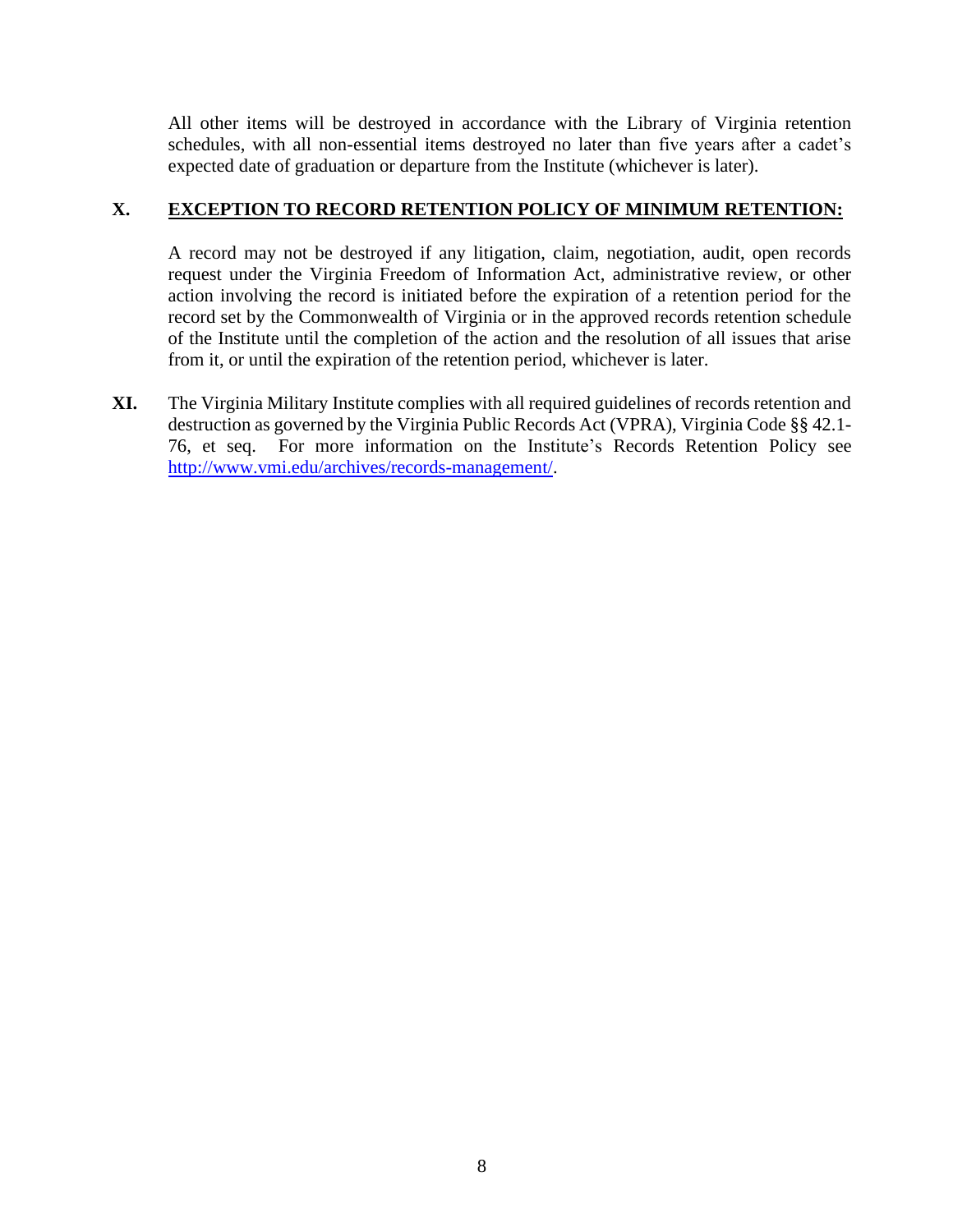### **APPENDIX II**

### **OTHER RECORDS – POLICIES PERTAINING TO OFFICIAL RECORDS NOT CONSIDERED PART OF THE PERMANENT CADET FILE**

### **I. HONOR COURT RECORDS:**

Ref (a): Commonwealth of Virginia, The Library of Virginia, Records Management and Imaging Services Division, General Schedule No. 111, Student Affairs: Student Honor Council

General: While a cadet is at VMI, it is possible that there are many documents in many forms which are held by the honor court. **Long Term** retention of documents is broken into three categories, depending on the final status of the cadet at the end of his or her cadetship. Prior to the final status of a cadetship, short term records should be broken into two categories.

### **Long-Term Records:**

1. Diploma Awarded: Any cadet who receives a diploma should have no honor court documents in their record. One exception would be if the cadet was charged and then found not guilty. In this case, the letter and Pre-Trial Summary Sheet, which identify the charge(s), and the letter and Trial Summary Sheet informing them that they are exonerated of the charge(s), are placed in the cadet's permanent record.

2. Dismissed for Reasons Satisfactory to the Superintendent: The permanent record of any cadet found guilty of an honor code offense will include the Pre-Trial package, Pre-Trial Summary Sheet, Trial Summary Sheet, any exhibits from the Trial, transcript of the Trial if any, and the Dismissal Letter.

If an appeal is submitted and the conviction is upheld, all of the records listed above will be maintained in the former cadet's permanent file. If the appeal overturns the conviction, or remands for a new trial and the verdict is an acquittal, all honor records will be destroyed, except for those noted in Item #1 above.

3. Records which have been flagged: Cadet records that have been flagged (for instance a cadet who is suspended for discipline or academics, or on some other type of leave) due to an honor court investigation or after a Pre-Trial, will include all honor court records in case the cadet returns. Such records will be retained in the cadet's permanent file for future use and reference.

#### **Short-Term Records:**

Short-term records of investigations and Pre-Trials will be maintained by the Honor Court until the matter is decided, or one of the situations above occurs.